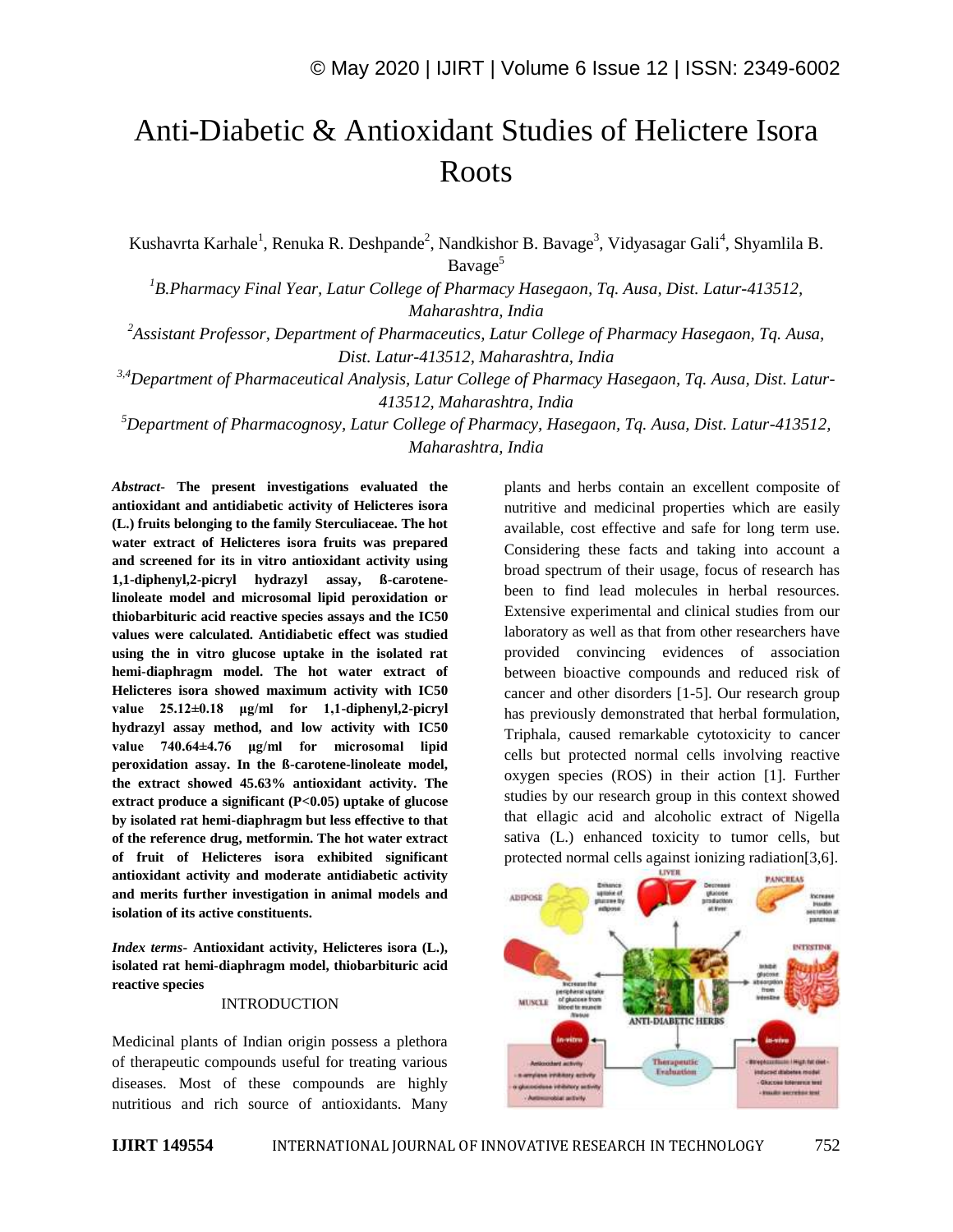Among several indigenous medicinal plants, Helicteres isora is an important medicinal plant possessing remarkable nutritional and therapeutic activities. It is a tropical south-east Asian shrub cultivated throughout India. Different parts of the plant are traditionally used in Indian System of Medicine (ISM) to cure various ailments. Furthermore, recent research results have suggested that H. isora was a rich source of bioactive compounds such as polyphenols, tannins and alkaloids that exhibit therapeutic effects. Moreover, H. isora is reported to be a good source of carbohydrate, proteins, fiber, calcium, phosphorus and iron [7]. Another report based on extraction and characterization studies has shown the presence of some antioxidant compounds such as ascorbic acid, flavonoids and phenolics (cucurbitacin B and isocucurbitacin B) [8, 9]. It is also reported that extracts of H. isora possess antibacterial, anti-diabetic and anticancer activities. In view of the wide spectrum of therapeutic uses of H. isora, it was considered important to briefly outline present progress and point to future prospects of therapeutic applications of its bioactive fractions for treatment of diseases including cancer. The main aim of this review is to give an account of the outcome of experimental studies concerning therapeutic uses of extracts from different sources of H. isora. In addition, an attempt has been made to identify existing research gaps with a view to prompt further research relevant to effective management and treatment of diseases.

Diabetes mellitus (DM), a state of chronic hyperglycaemia, is a common disease affecting over 124 million individuals worldwide[1,2]. DM is associated with high risk of atherosclerosis, renal, nervous system and ocular damage[3]. Uncontrolled hyperglycemia appears to be the principal biochemical abnormality that underlies the increased oxidative load in DM. Increased oxidative stress may contribute to the pathogenesis of the diabetic complication. In addition, increased oxidative injury has been implicated in the premature age related changes in DM[4]. Multiple studies[5–9] have shown that type 2 diabetes is accompanied by increased oxidative damage to all bio-molecules, especially lipids. Results of studies in animal models and in humans have demonstrated that diabetes is associated with oxidative stress, which is exhibited by elevated blood levels of lipid per-oxidation products (markers of oxidative stress), especially associated with poor blood glucose control[10–15].

Helicteres isora L. is a large arborescent shrub of the family Sterculiaceae<sup>[16]</sup>. It is used as an antigastrospasmodic, anthelmintic, antispasmodic, antipyretic, antidiarrheal, antidysenteric[17] and as a tonic after childbirth[18]. Stems of this plant are used as anthelmintic, colic, and aphtha, while fruits are used as colic, anticonvulsant, and abdominalgia[19]. Traditionally, the root juice is claimed to be useful in diabetes, emphysema, and snakebite[20,21]. From the roots, betulic acid, daucosterol, sitosterol, isorin[22] were isolated. Cucurbitacin B and isocucurbitacin B were isolated and reported to possess cytotoxic activity[23]. In addition, Hattori and co-workers reported an inhibitory activity of the water extract of fruits of H. isora against reverse transcriptase from avian myeloblastosis virus[24] and antiHIV-1 activity[25]. Six neolignans, the helicterins A–F were isolated from aqueous extract of the fruits[26], plant also contains flavonoid glucosides[27]. The present study was undertaken to verify the claim and evaluate the antidiabetic and antioxidant property of the fruits of H. isora.

The fruits of Helicteres isora (L.) were collected from the local market of Ootacamund, in the month of June 2006 and authenticated at the Survey of Medicinal Plants and Collection unit, Ootacamund, Tamilnadu, India. 1,1-Diphenyl-2-picryl hydrazyl (DPPH) was obtained from Sigma Aldrich Co., St. Louis, USA. Ascorbic acid, rutin and α-tocopherol were obtained from Merck Ltd., Mumbai, India. Glucose kit was obtained from Randox, potassiumm ferricyanide, trichloroacetic acid, ferric chloride, dimethylsulfoxide (DMSO), thiobarbituric acid, sulphanilic acid, linoleic acid, Tween 40, hydrogen peroxide, glacial acetic acid, dibasic sodium hydrogen phosphate, sodium bicarbonate, magnesium chloride, calcium chloride, potassium chloride, sodium chloride were purchased from Ranbaxy Laboratories Ltd., Mohali, India and S. D. Fine Chem., Mumbai, India. All chemicals and solvents used were of analytical grade.The collected fruits were shade dried, coarsely powdered and extracted with hot water by maceration process. The extract was filtered and concentrated by vacuum and kept in a vacuum desiccator for complete removal of solvent. Hot water extract of fruits of Helicteres isora was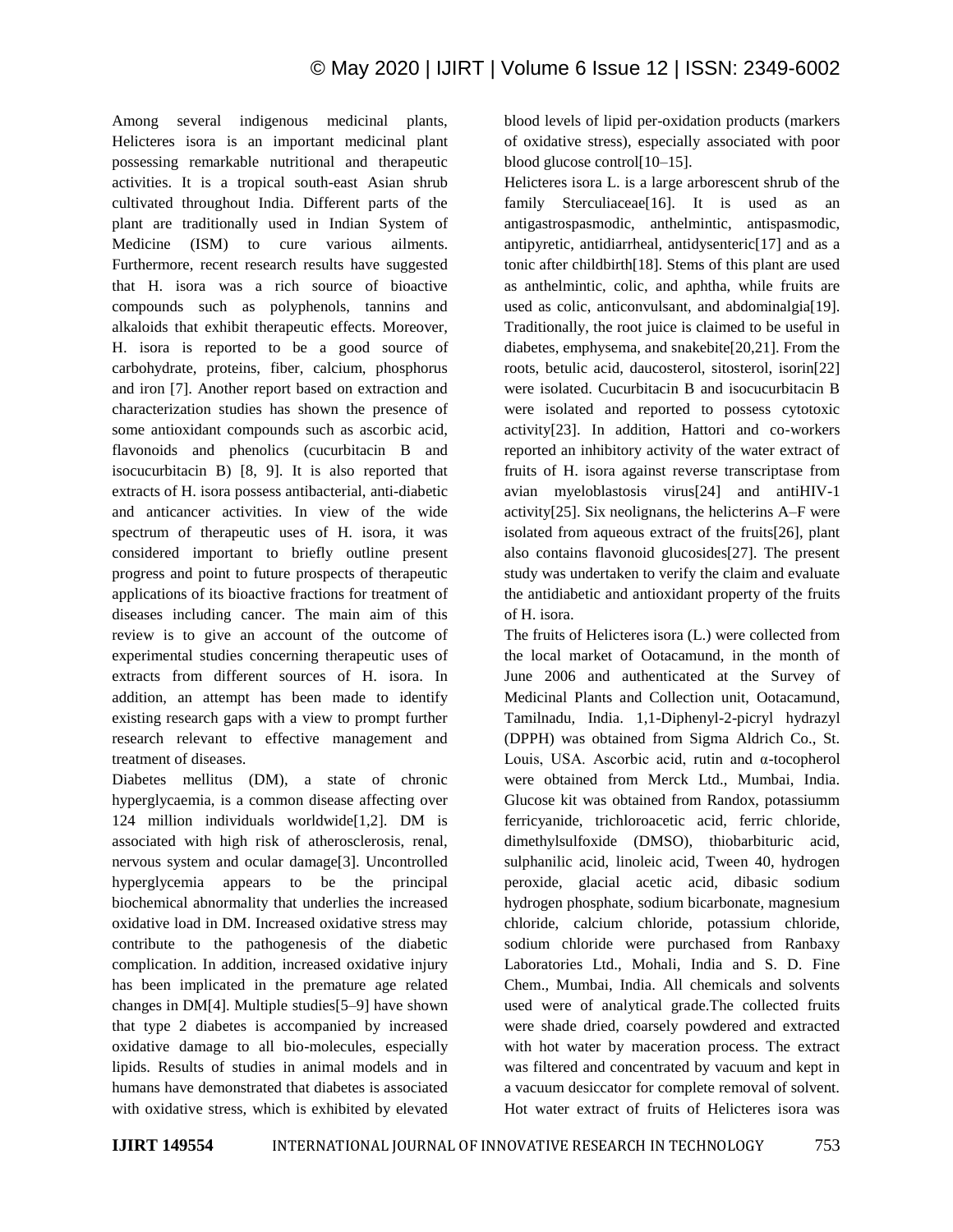obtained in the yield of 1.8% w/w. Hot water extract of fruits of Helicteres isora and the standard antioxidants (ascorbic acid, α-tocopherol and rutin) were dissolved in distilled DMSO separately and used for in vitro antioxidant assays using three different methods. The stock solutions were serially diluted with the respective solvents to obtained lower dilutions.The extract was tested for its in vitro antioxidant activity using standard methods. In all these methods, a particular concentration of the extract or standard solution was used which gave final concentration of 1000 to 0.45 μg/ml after all the reagents were added. Absorbance was measured against a blank solution containing the extract or standards. A control test was performed without the extracts or standard. Percentage scavenging and IC50 values±SEM (IC50 value is the concentration of the sample required to inhibit 50% of radical) were calculated.

The assay was carried out in a 96 well micro titre plate. To 200 μl of DPPH solution, 10 μl of each of the test sample or standard solutions were added separately in wells of the micro titre plate. The final concentration of the test and standard solutions used were 1000 to 1.95 μg/ml. The plates were incubated at 37° for 20 min and the absorbance of each solution was measured at 490 nm, using an ELISA reader (Bio-Rad Laboratories Inc, California, USA, Model 550)[28].

The antioxidant activity of extract was evaluated by the β-carotene-linoleate model system[29]. A solution of β-carotene was prepared by dissolving 2 mg of β-carotene in the 10 ml of chloroform. This solution (2 ml) was pipetted into a 100 ml round bottom flask. After chloroform was removed under vacuum, 40 mg of purified linoleic acid, 400 mg of Tween 40 emulsifier, and 100 ml of aerated distilled water were added to the flask with vigorous shaking. Aliquots (4.8 ml) of this emulsion were transferred into test tubes containing different concentrations of the extracts (0.2 ml). As soon as the emulsion was added to each tube, the zero time absorbance was measured at the 470 nm using a spectrophotometer. The tubes were placed at 50° in a water bath, and measurement of absorbance was recorded after 2 h; a blank, devoid of β-carotene, was prepared for background subtraction. The same procedure was repeated with the ascorbic acid, as a positive control. Antioxidant activity was calculated using the following equation: antioxidant activity = (β-carotene content after 2 h of assay/initial β-carotene content)×100

The test samples (100 μl) of different concentrations were added to 1 ml of liposome mixture, control was without test sample. Lipid peroxidation was induced by adding 10 μl FeCl3 (400 mM) and 10 μl Lascorbic acid (200 mM). After incubation for 1 h at 37°, the reaction was stopped by adding 2 ml of 0.25 N HCl containing 15% trichloroacetic acid and 0.38% thiobarbituric acid and the reaction mixture was boiled for 15 min then cooled, centrifuged and absorbance of the supernatant was measured at 532 nm[30].

Wistar rats of either sex weighing between 160-180 g were selected. The animals maintained on a standard pellet diet (water ad libitum), and fasted overnight were used. The animals were killed by decapitation and diaphragms were dissected out quickly with minimal trauma and divided into two halves. The hemi diaphragms were then rinsed in cold Tyrode solution (without glucose) to remove any blood clots and were placed in small culture tubes containing 2 ml Tyrode solution with 2% glucose and incubated for 30 min at 370 nm in an atmosphere of 100% O2 with shaking[31,32].

Six groups containing five numbers of graduated test tubes (n=5) each, were taken as given in Table 1. Two diaphragms from the same animal were not used for the same set of experiment. Following incubation, the hemi diaphragms were taken out and weighed. The glucose content of the incubated medium was measured by glucose oxidase-peroxidase (GOD-POD) method. The uptake of glucose was calculated in mg/g of moist tissue/30 min. Glucose uptake per gram of tissue was calculated as the difference between the initial and final glucose content in the incubated medium.

The preliminary phytochemical investigation of the extract revealed the presence of steroids, terpenoids, alkaloids, carbohydrate and phenolic compounds such as tannins, and flavonoid. These compounds are likely to be responsible for the observed antioxidant and antidiabetic activity of this extract either single or in synergy with one another.

Glucose is determined after enzymatic oxidation in the presence of GOD. The hydrogen peroxide formed reacts, under catalytic influence of POD, with phenol and 4-aminophenazone to form a red-violet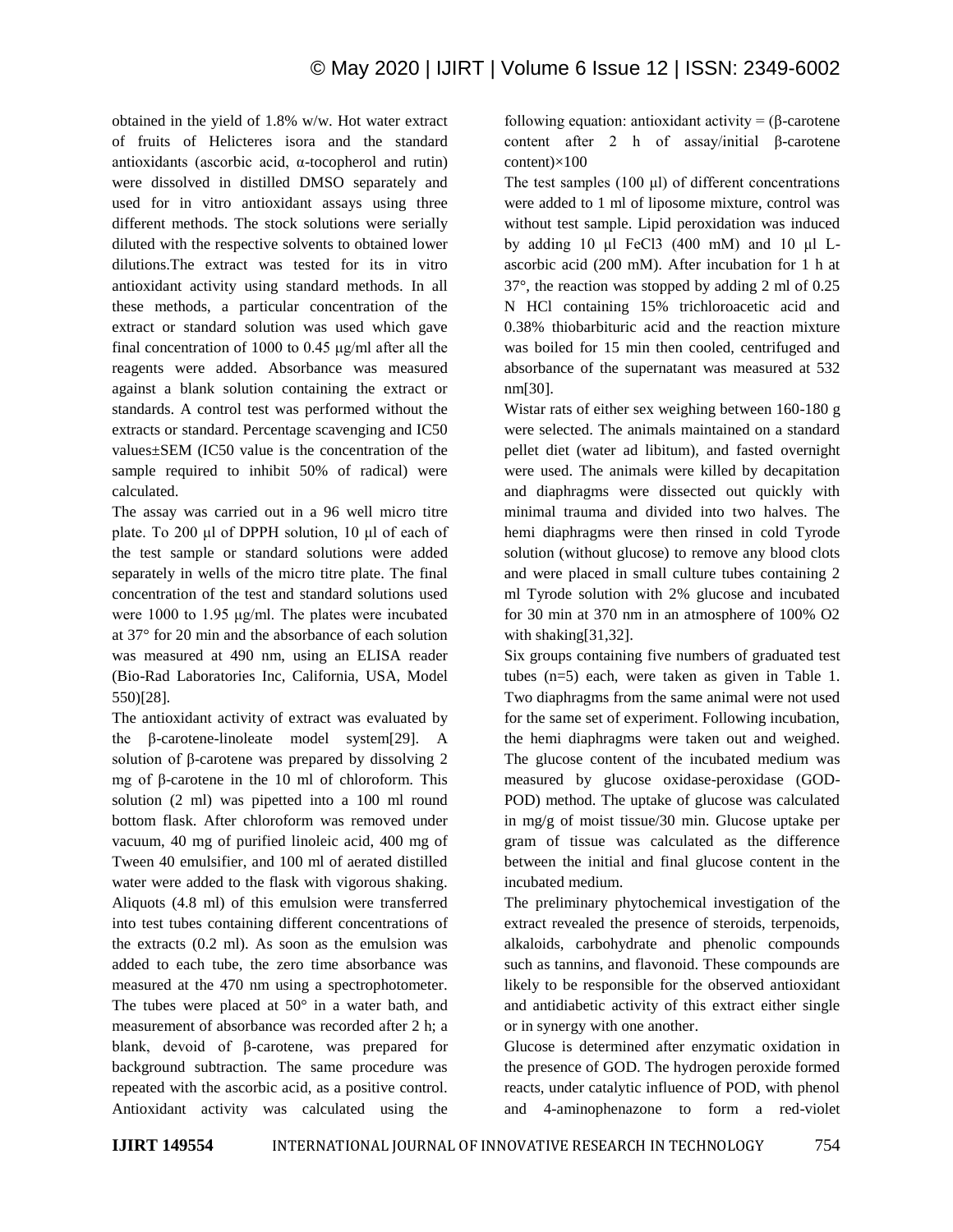quinoneimine dye as indicator. This method is used for quantitative in vitro determination of glucose content in various samples. Ten microlitres of sample and 1 ml reagent were mixed together and incubated for 25 min at 15-25° or 10 min at 37°. Absorbance of standard (Astandard) and sample (Asample) were measured against the reagent blank within 60 min. The time interval from sample addition to read time must be exactly the same for standard/control and sample. Glucose concentration (mmol  $/ 1$ ) = (Asample  $/Astandard-) \times 55.5$  or  $(mg/dl) = (Asample)$  $/Astandard-$ )  $\times$  100. Results were represented as mean  $\pm$  SEM. Statistical analysis was performed by one-way ANOVA followed by Dunnett's test. P values <0.05 were considered significant.

## TABLE 1 EFFECT OF HOT WATER EXTRACT OF HELICTERES ISORA (L.) FRUITS ON GLUCOSE UPTAKE BY ISOLATED RAT HEMI DIAPHRAGM

S. No. Incubation Medium Glucose Uptake  $(mg/g/30 m)$ 

Group 1 2 ml Tyrode solution with 2 % glucose (Control group)  $3.46\pm0.21$ 

Group 2 2 ml Tyrode solution with 2 % glucose+0.62 ml insulin (0.4 IU/ml) 8.76±0.26\*

Group 3 2 ml Tyrode solution with 2 % glucose+ 0.4 ml metformin (1 mg/ml)  $16.17\pm0.20*$ 

Group 4 2 ml Tyrode solution with 2 % glucose+0.62 ml insulin (0.4 IU/ml)+0.4 ml metformin (1 mg/ml) 17.71±0.48\*

Group 5 Tyrode solution with 2 % glucose+1.0 ml of H. isora extract (2 mg/ml)  $4.85 \pm 0.25$ \*

Group 6 Tyrode solution with 2 % glucose+1.0 ml of H. isora extract  $(2 \text{ mg/ml})+0.62 \text{ ml}$  insulin  $(0.4$ IU/ml) 8.94±0.49\*

Values are mean±SEM, n=5

\*P<0.05 as compared to control, The total volumes for all the groups were made up to 4 ml with distilled water.

Helicteres isora hot water extract was tested for its antioxidant activity in three different in vitro models. The antioxidant activities measured are given in Table 2. Helicteres isora showed IC50 value  $25.12\pm0.18$  μg/ml for DPPH method, which was comparable to that of ascorbic acid (IC50 =  $2.75\pm0.29$ ) μg/ml) and rutin (IC50 = 7.89 $\pm$ 0.51 μg/ml). DPPH is a free radical, stable at room temperature, which produces a purple colour solution in methanol. It is reduced in the presence of an antioxidant molecule, giving rise to uncoloured methanol solution. In lipid peroxidation method, IC50 value was found to be  $740.64\pm4.76$  μg/ml, which compares favourably with α-tocopherol (IC50=91.17±0.24 μg/ml). The antioxidant activity of extract was estimated by bleaching of β-carotene as model systems. The controls (no additive) are decolorized within few min, indicating that rapid oxidation occurred. The addition of extract and ascorbic acid enhanced the bleaching time of β-carotene. In β-carotene-linoleate model system, percent antioxidant activity of extract was found to be 45.63%, which is very good when compared to ascorbic acid (91.65%). The IC50 values obtained, however, for the extract in two methods were found to be higher than the standard used, indicating its low activity compared to the standards.

### TABLE 2 ANTIOXIDANT ACTIVITY OF HOT WATER EXTRACT OF HELICTERES ISORA (L.) FRUITS

Extract/Standard IC50 values±SEM\* (μg/ml) % Antioxidant activity ß-carotene linoleate DPPH TBARS Hot water extract 25.12±0.18 740.64±4.76 45.63% Ascorbic acid 2.75±0.29- 91.65% Rutin 7.89±0.51 - α- tocopherol - 91.17±0.24-

\*Average of three independent determinations, three replicates, and values are mean±SEM. IC50=Concentration of the sample/standard required to inhibit 50% of free radicals, DPPH=1,1-diphenyl-2-picryl hydrazyl, TBARS=Thiobarbituric acid reactive species, SEM=Standard error mean.

The isolated diaphragm of the rat is a suitable tool for the experimental study of the glucose uptake and glycogen synthesis by muscle tissue, and demonstrated that these processes are stimulated by in vitro addition of insulin many investigators have used the method to study the hormonal control of carbohydrate metabolism[33].

Levine and Goldstein proposed that the uptake of glucose by muscle such as diaphragm occurs in two stages, the rate-limiting penetration of the muscle cell by glucose and metabolism of glucose within the cell. It is the penetration of the muscle cell by glucose which is the rate-limiting step in the uptake of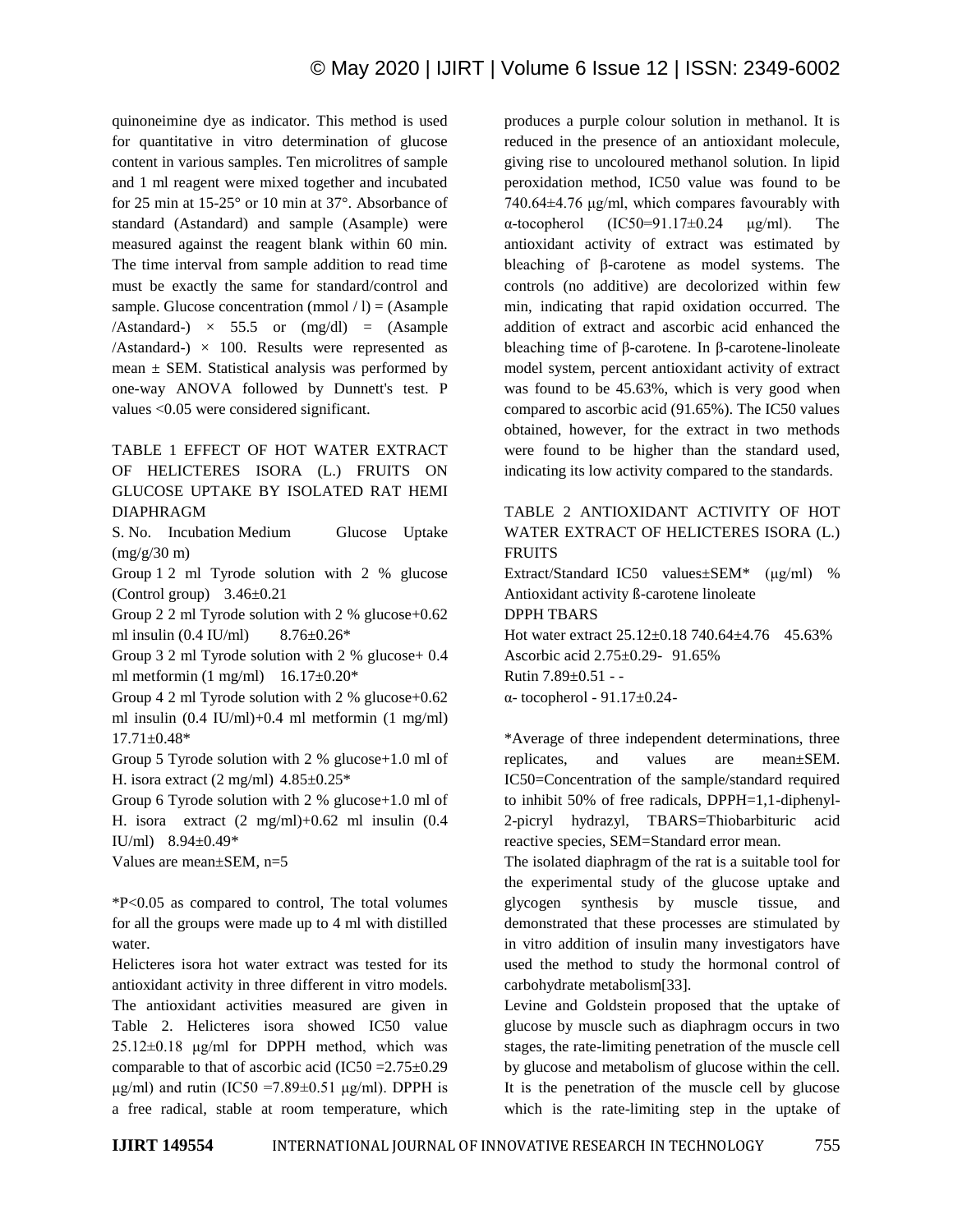glucose by isolated diaphragm and that insulin or factors which inhibit oxidative phosphorylation augment glucose uptake by increasing penetration[34].

The antidiabetic activities measured are given in Table 1. Hot water extract of fruits of Helicteres isora enhances the uptake of glucose by isolated rat hemidiaphragm (P<0.01) but less effective than insulin. Helicteres isora extract showed following results: control 3.46±0.21, HI (500 μg/ml) 4.85±0.25, insulin 8.76 $\pm$ 0.26 and metformin (100 μg/ml) 16.17 $\pm$ 0.20 in mg/g/30 min. and, addition of insulin with extract was also not showed any remarkable increase in glucose uptake; result was  $8.94 \pm 0.49$  mg/g/30 min. It showed that Helicteres isora extract have moderate effect on glucose uptake by isolated rat hemidiaphragm.

The results obtained in the present study clearly demonstrate that the hot water extract of Helicteres isora, which can effectively scavenge various reactive oxygen species/free radicals under in vitro conditions. This may be due to the number of stable oxidized products that it can form after oxidation or radical scavenging. The broad range of activity of the hot water extract of Helicteres isora suggests that multiple mechanisms are responsible for the antioxidant and antidiabetic activity.

#### REFERENCES

- [1] Laakso M. Cardiovascular disease in type 2 diabetes: challenge for treatment and prevention. J Int Med. 2001; 249:225–35. [PubMed] [Google Scholar]
- [2] Quinn L. Type 2 diabetes: epidemiology, pathophysiology and diagnosis. Nurs Clin N Am. 2001;36:175–92. [PubMed] [Google Scholar]
- [3] Habif S, Turgan N, Mutaf I, Aytaclar F, Hamulu F, Bayindir O, et al. Plasma catalase, glutathione peroxidase and selenium levels in adult diabetic patients. Turk J Med Sci. 1997; 27:139–41. [Google Scholar]
- [4] Hasanian B, Mooradian AD. Antioxidant vitamins and their influence in diabetes mellitus. Curr Diabetes Rep. 2002;2:448–56. [PubMed] [Google Scholar]
- [5] Oranje WA, Wolffenbuttel BH. Lipid peroxidation and atherosclerosis in type II

diabetes. J Lab Clin Med. 1999;134:19–32. [PubMed] [Google Scholar]

- [6] Bonnefont-Rousselot D, Bastard JP, Jaudon MC, Delattre J. Consequences of the diabetic status on the oxidant/antioxidant balance. Diabetes Metab. 2000;26:163–76. [PubMed] [Google Scholar]
- [7] Nourooz-Zadeh J, Rahimi A, Tajaddini-Sarmadi J, Tritschler H, Rosen P, Halliwell B, et al. Relationships between plasma measures of oxidative stress and metabolic control in NIDDM. Diabetologia. 1997;40:647–53. [PubMed] [Google Scholar]
- [8] Sundaram RK, Bhaskar A, Vijayalingam S, Viswanathan M, Mohan R, Shanmugasundaram KR. Antioxidant status and lipid peroxidation in type II diabetes mellitus with and without complications. Clin Sci. 1996;90:255–60. [PubMed] [Google Scholar]
- [9] Laight DW, Carrier MJ, Anggard EE. Antioxidants, diabetes and endothelial dysfunction. Cardiovasc Res. 2000;47:457–64. [PubMed] [Google Scholar]
- [10]Garg MC, Singh KP, Bansal DD. Effect of vitamin E supplementation on antioxidant status of diabetic rats. Med Sci Res. 1996;24:325–6. [Google Scholar]
- [11]Jennings PE, Jones AF, Florkowski CM, Lunec J, Barnett AH. Increased diene conjugates in diabetic subjects with microangiopathy. Diabetic Med. 1987; 4:452–6. [PubMed] [Google Scholar]
- [12]Mooradian AD. Increased serum conjugated dienes in elderly diabetic patients. J Am Geriatr Soc. 1991; 39:571–4. [PubMed] [Google Scholar]
- [13]Velazquez E, Winocour PH, Kesteven P, Alberti KGM, Laker MF. Relation of lipid peroxide to macrovascular disease in Type 2 diabetes. Diabetic Med. 1991; 8:752–8. [PubMed] [Google Scholar]
- [14]Salah N, Miller NJ, Paganga G, Tijburg L, Bolwell GP. Polyphenolic flavanols as scavengers of aqueous phase radicals and as chain-breaking antioxidants. Arch Biochem Biophy. 1995; 322:339–46. [PubMed] [Google Scholar]
- [15] Feillet-Coudray C, Rocke E, Coudray C, Grzelkowska K, Azais-Braesco V, Dardevet D,